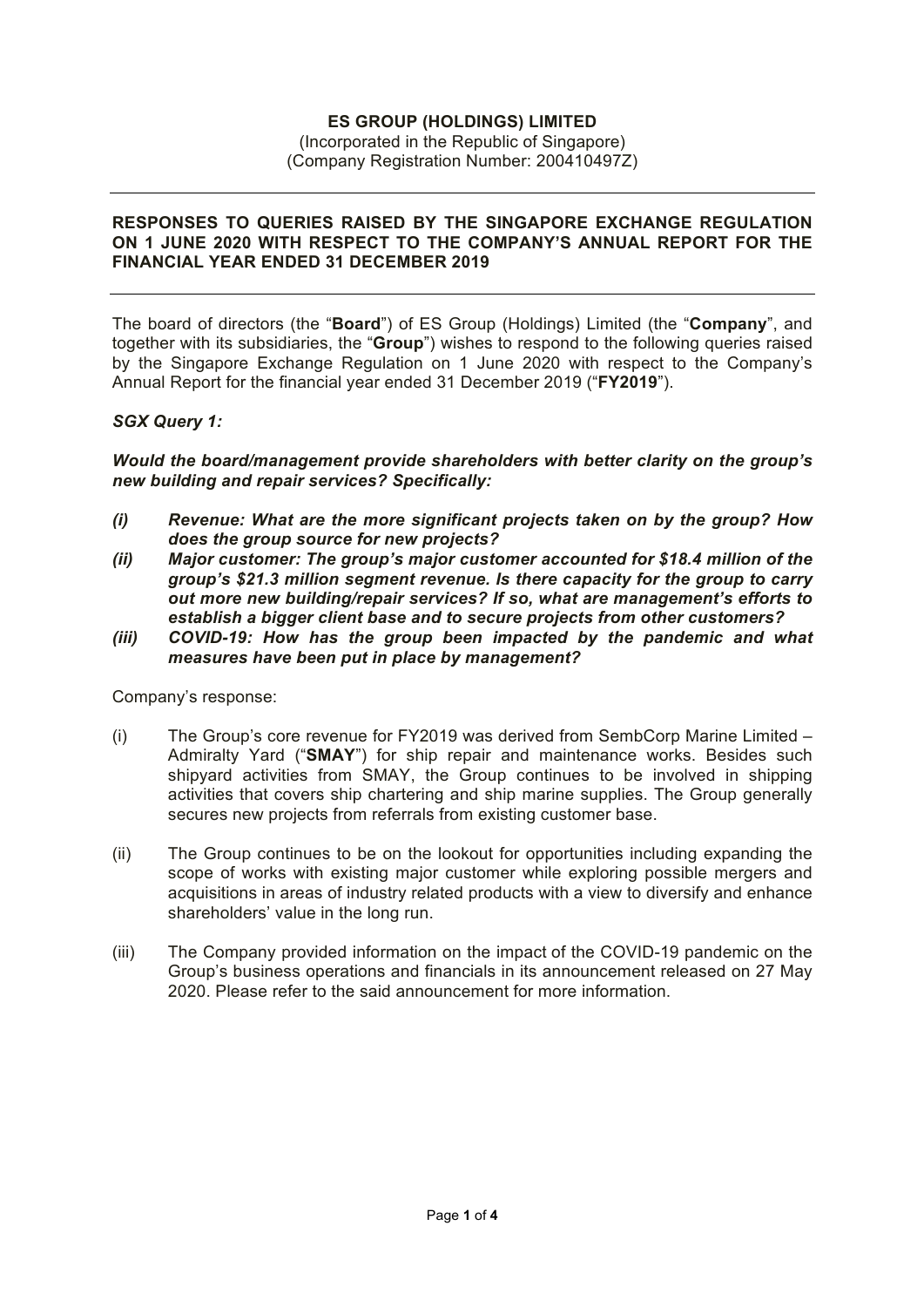## *SGX Query 2:*

*The "Impairment assessment of property, plant and equipment" is a key audit matter (KAM) highlighted by the Independent Auditor in their Report on the Audit of the Financial Statements (pages 42 to 46). Key audit matters are those matters that, in the professional judgement of the Independent Auditor, were of most significance in the audit of the financial statements of the current period. As mentioned in the KAM: As at 31 December 2019, the Group's property, plant and equipment amounted to \$14,146,215 which accounted for 31% of the Group's total assets. During the financial year, management carried out an impairment assessment on one of the Group's vessels as there were indicators that it may be impaired… Based on management's assessment, there is an impairment of \$800,000 recognised on the vessel. As at 31 December 2019, the group has carrying value for vessels in its property, plant and equipment amounting to \$4.57 million (page 83). This excludes the carrying value of ES Bristol. Ship charter revenue was \$5.2 million in 2019, declining from \$5.4 million in 2018. In Segment information (Note 32 – page 99), the shipping segment gross profit slipped from \$119,682 to a loss of \$(210,019). The shipping segment consists of the group's ship chartering, marine supplies and related activities.* 

- *(i) Can management confirm that the impairment was recognised for ES Aspire? After the impairment, what is the carrying value of ES Aspire?*
- *(ii) What was the utilisation rate for ES Aspire?*
- *(iii) What other vessel does the group own, if any?*
- *(iv) Under the shipping segment, the marine supplies business has remained flat at \$1.15-\$1.20 million in the past two years. Can management help shareholders understand the growth opportunities in the marine supplies business? With just ~\$1.2 million in revenue, does the marine supplies business enjoy economies of scale?*

Company's response:

- (i) The impairment was carried out on the Group's vessel ES Aspire. After the impairment, the carrying value of ES Aspire (at net realisable value) was S\$4.57 million as at 31 December 2019.
- (ii) ES Aspire was on spot charter for a total of 244 days in year 2019 which yielded an utilisation rate of approximately 67%. For the avoidance of doubt, the computation of this utilisation rate had taken into account the time spent on scheduled maintenance and inspection for the vessel in the year.
- (iii) Currently, the Group owns only one vessel ES Aspire. The Group had recently completed the disposal of its other vessel – ES Bristol, as announced on 11 February 2020.
- (iv) The Group continues to operate in a saturated marine supplies business segment. The Group's strategy is to continue to service its portfolio of existing clientele, while growing its marine supplies business gradually by sourcing for established and creditworthy ship owners to establish new working relationships.

The Group believes its marine supplies business brought about referral opportunities for ad-hoc offshore projects that enhance the Group's overall economies of scale.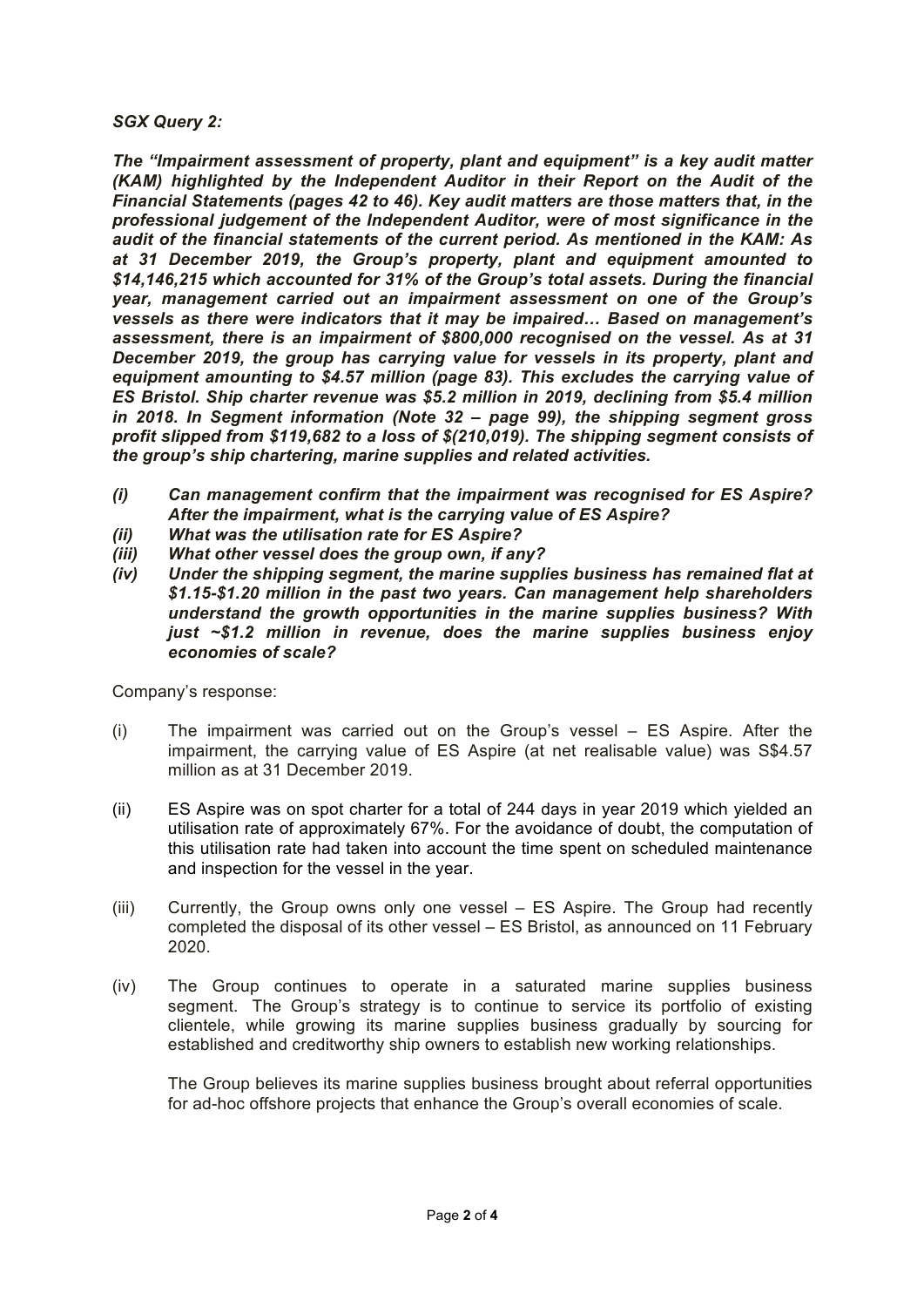*SGX Query 3:*

*As noted in the Corporate Governance report, the group listed Mr. Low Chye Hin, the father of the executive director, CEO and COO of the company, as an Interested Person. He provides consultancy services to the group in return for consultancy fees and allowance. The amount was \$204,000 for FY2019.*

- *(i) Can the board help shareholders understand what are the roles and responsibilities of the consultant? What are the deliverables?*
- *(ii) Does the consultant report to the executive director/CEO?*
- *(iii) Can the board confirm that Mr. Low Chye Hin, as a consultant to the group, receives allowance or payments of other forms?*
- *(iv) Is there a fixed term to the consultancy agreement with Mr. Low Chye Hin?*

Company's response:

(i) The consultant – Mr. Low Chye Hin ("**Mr. Low**") is the founder of the Group. Mr. Low was engaged as a consultant to the Group in respect of the marketing and operations aspects of the Group's business. The Group taps onto Mr. Low's expertise to provide valuable insights, industry know-how, as well as technical knowledge and skills to expand the Group's businesses with his extensive years of experience in the industry.

In addition, given Mr. Low's strong reputation within the industry, he assists the Group to source for new projects and opportunities. In particular, with his seniority, and extensive contacts and strong relationships with key industry players, he assists the Group in clinching and/or settling projects at favourable terms to the Group. Mr. Low's experience has proven to be extremely valuable during the difficult times.

- (ii) Mr. Low reports to Mr. Low Chee Wee (the Executive Director, CEO and COO of the Company) on a regular basis.
- (iii) The Board confirms that Mr. Low's renumeration consists of a fixed monthly fee, and no allowances or payments of other forms are payable to Mr. Low.
- (iv) The Company has entered into the consultancy agreement with Mr. Low on a fixed term of three years subject to review and renewal by the Remuneration Committee of the Company and the Board.

By Order of the Board **ES GROUP (HOLDINGS) LIMITED**

LOW CHEE WEE Executive Director and Chief Executive Officer 3 June 2020

This announcement has been prepared by the Company and its contents have been reviewed by the Company's sponsor, ZICO Capital Pte. Ltd. (the "**Sponsor**"), in accordance with Rule 226(2)(b) of the Singapore Exchange Securities Trading Limited (the "**SGX-ST**") Listing Manual Section B: Rules of Catalist.